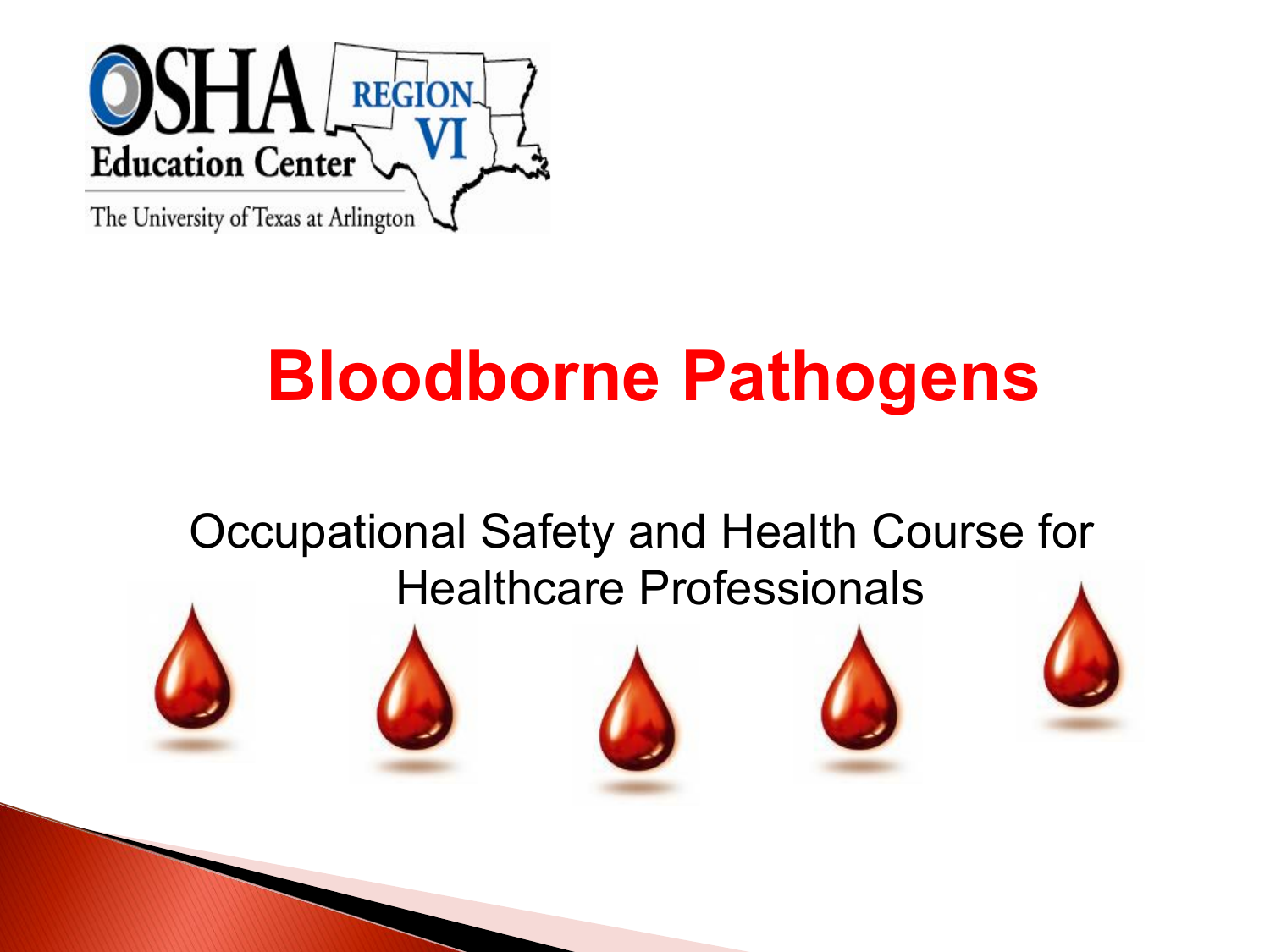# **Objectives**

- Define bloodborne pathogens.
- Recognize OSHA standards related to bloodborne pathogens.
- Identify employer responsibilities related to compliance with OSHA standards.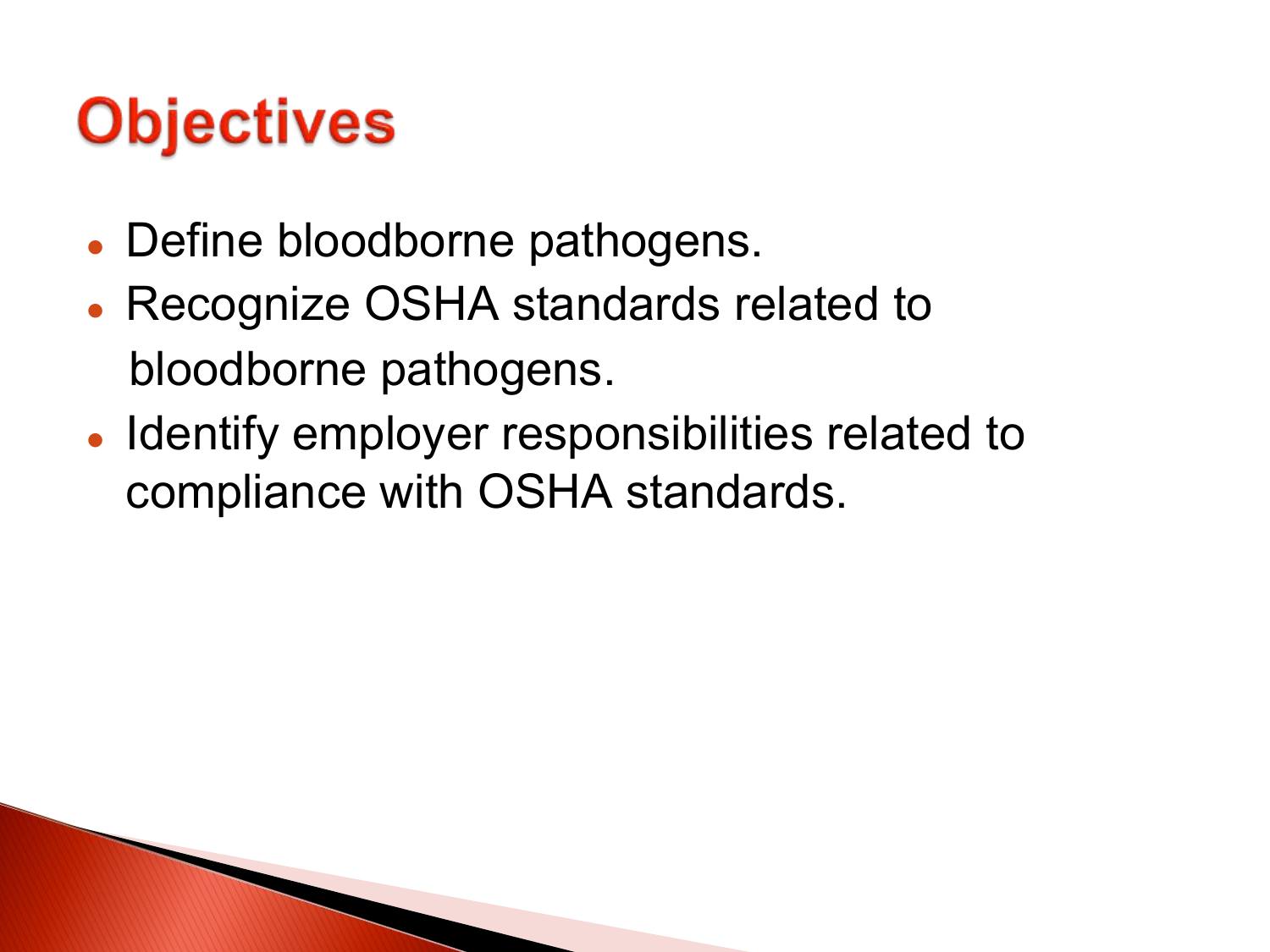## **Definition**

**Bloodborne Pathogens** 

Pathogenic microorganisms that are present in human blood or other potentially infectious materials and can cause disease in humans.

- Pathogens include but are not limited to: Hepatitis B
	- HIV human immunodeficiency virus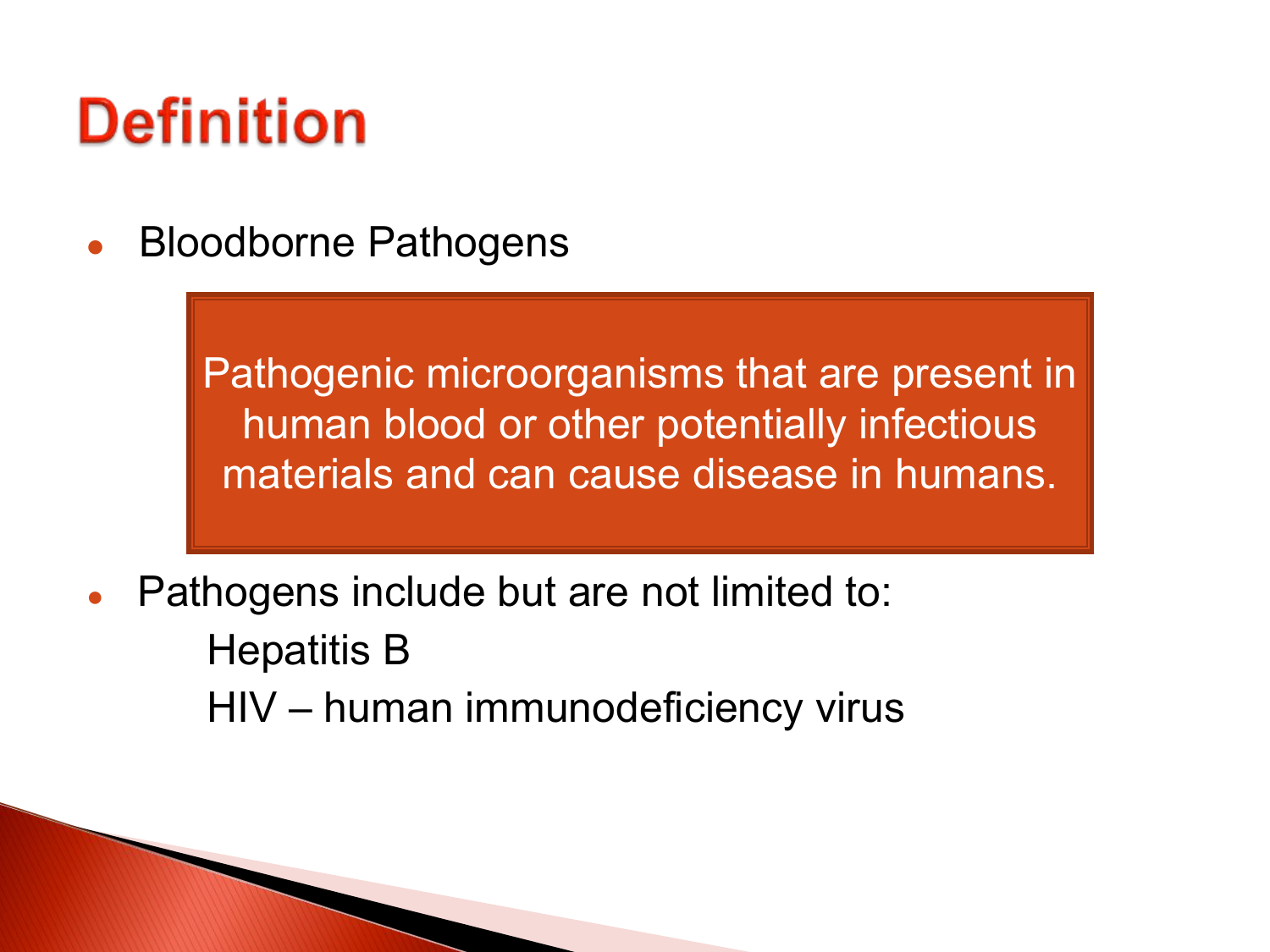## **OSHA Standard**

- 29 CFR 1910.1030, Occupational Exposure to Bloodborne Pathogens
- Published December 1991
- Effective March 1992
- Scope
	- ALL occupational exposure to blood and other potentially infectious material (OPIM).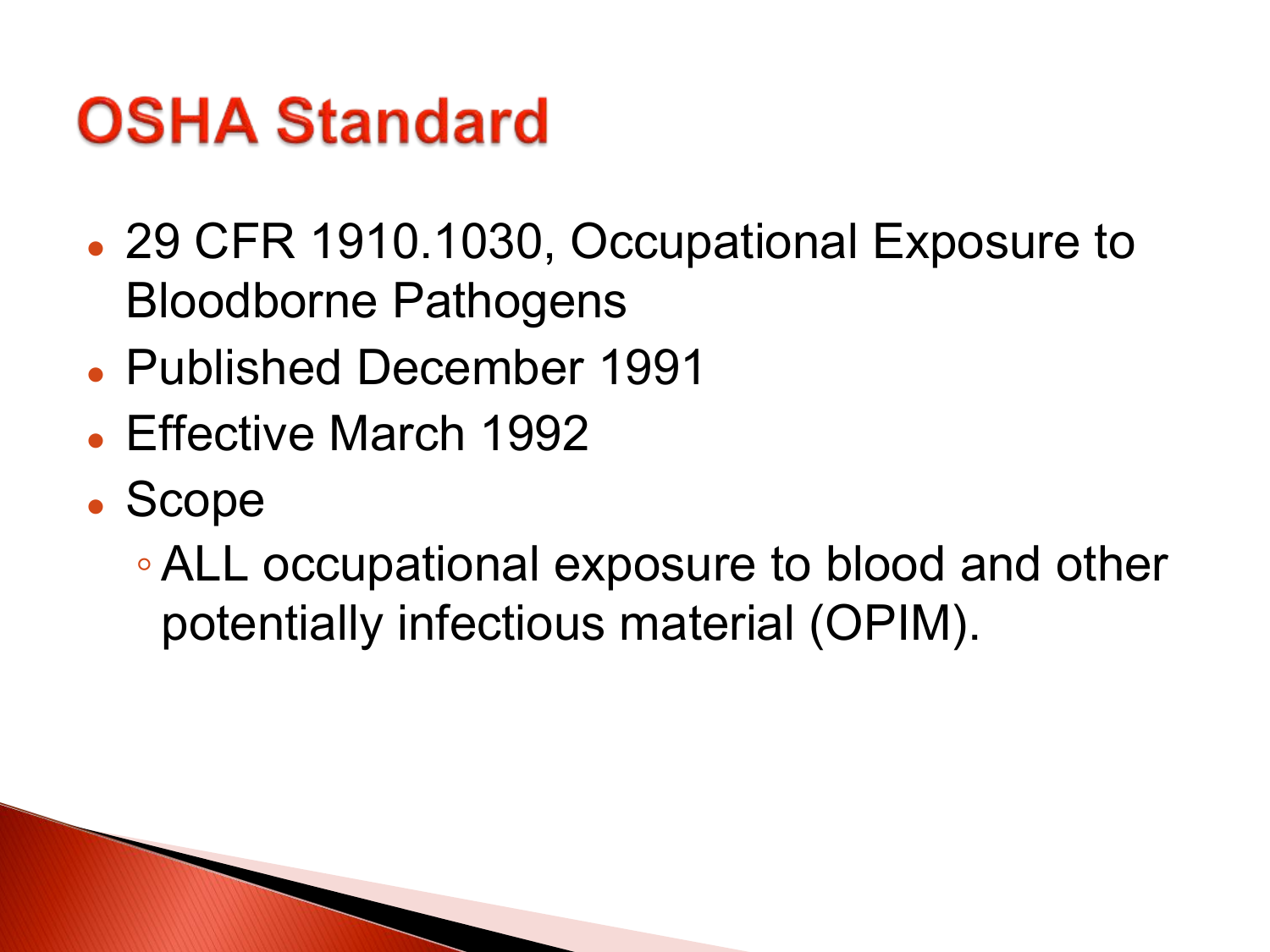## Why the concern?

#### **Hepatitis B**

#### HIV/AIDS

OSHA ESTIMATES 5.6 **MILLION WORKERS IN HEALTH CARE AND** OTHER FACILITIES ARE **AT RISK OF EXPOSURE TO BLOODBORNE** PATHOGENS SUCH AS **HUMAN IMUNODEFICIENCY** (HIV) AND HEPATITIS B  $(HBV)$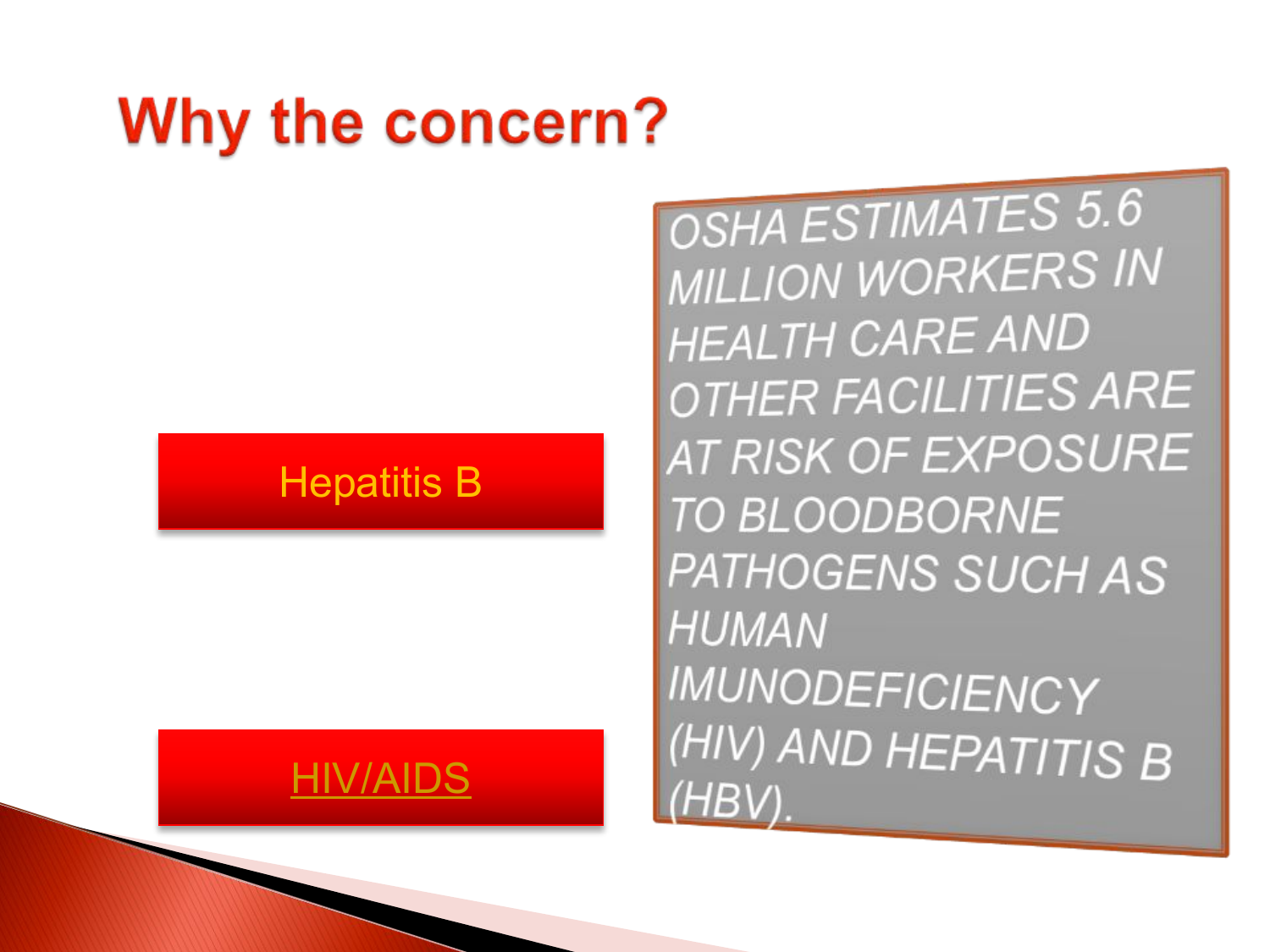#### What would you do? and what would other employees do?

 $\bullet$  Employee falls, sustains cut to scalp – fair amount of bleeding.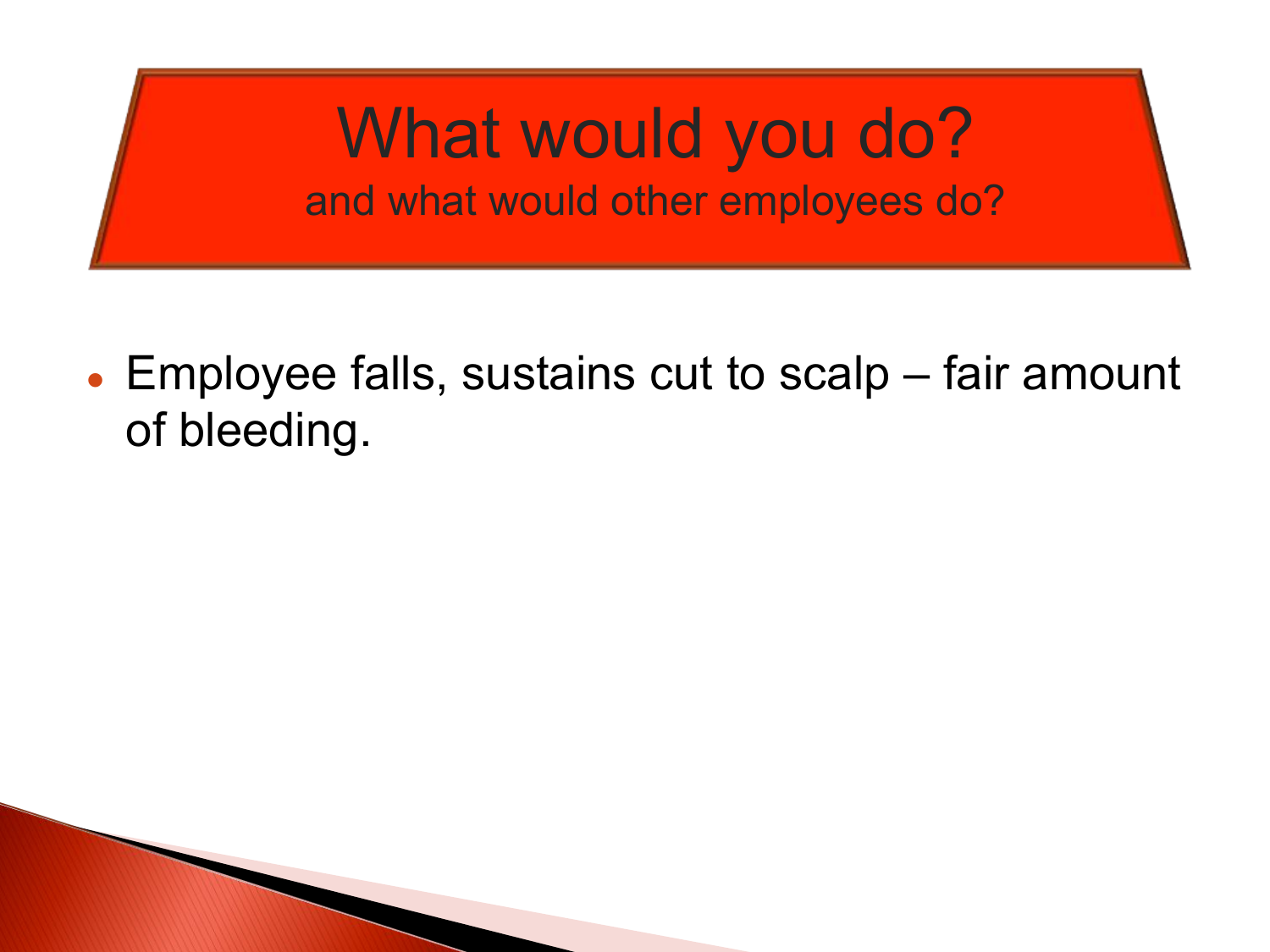## **Occupational Exposure**

- …reasonably anticipated skin, eye, mucous membrane, or parenteral contact with blood or other potentially infectious materials that may result from the performance of an employee's duties.
- Duties may include:
	- Direct Patient Care
	- Phlebotomy/Laboratory
	- Environmental Services
	- Waste Management
	- Other?

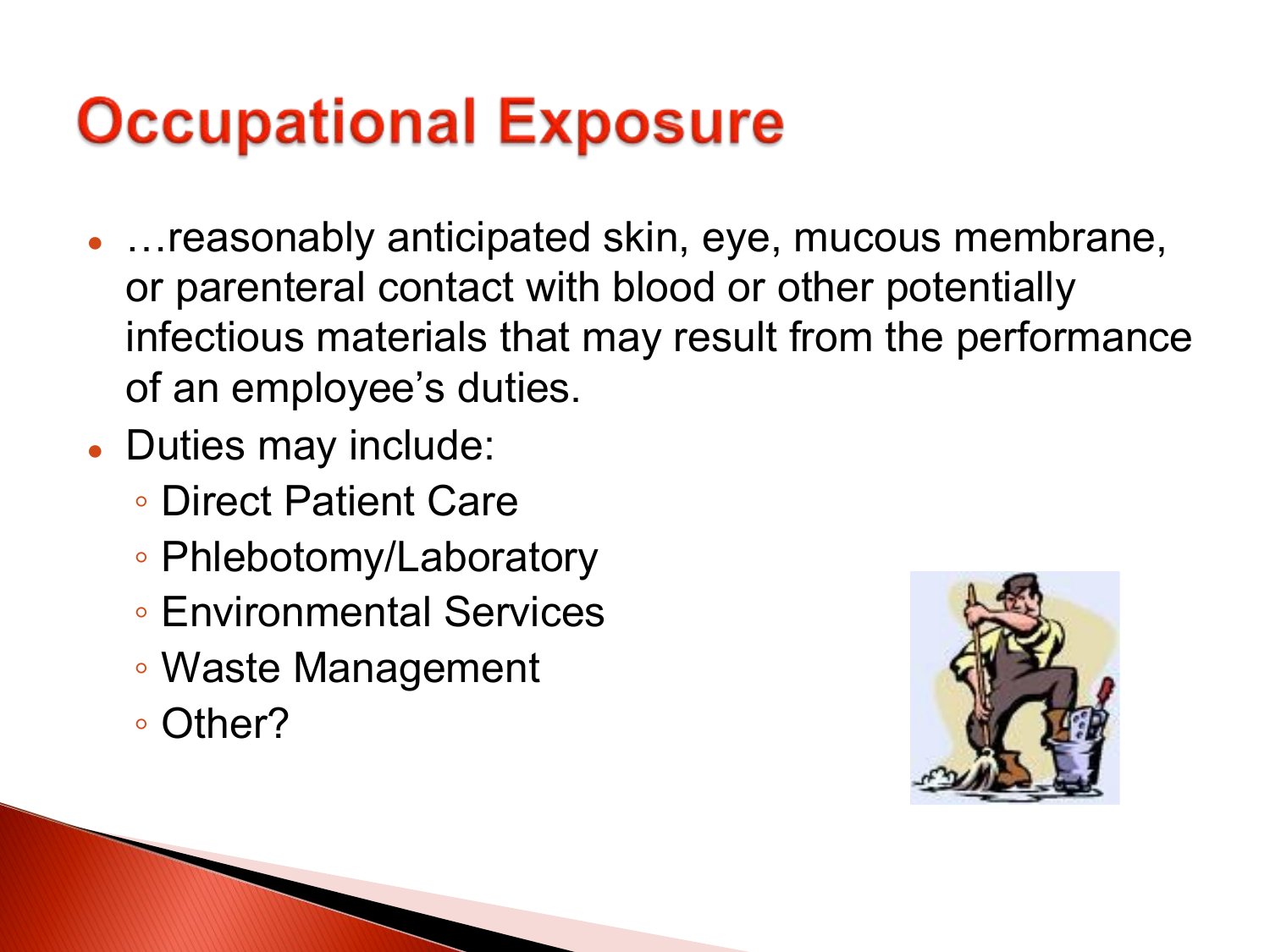### **Exposure Control Plan: Key Components**

### ◦Exposure Determination

- all job classifications in which all employees in those job classifications have occupational exposure.
- job classifications in which some employees have occupational exposure.
- all tasks and procedures…in which occupational exposure occurs and that are performed by the above listed employees.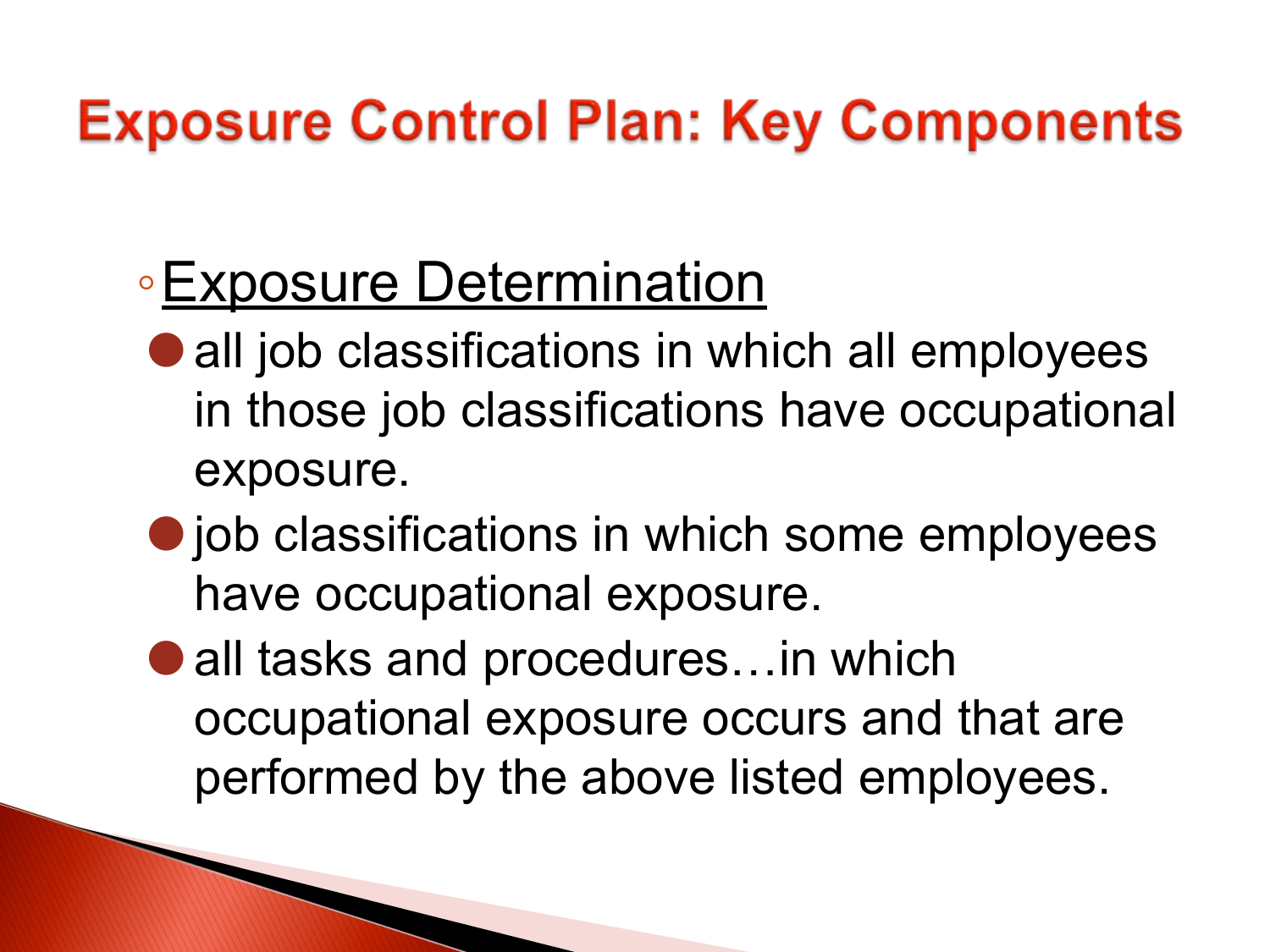### **Exposure Control Plan**

- The schedule and method of implementation for: ◦ Methods of compliance.
	- Hepatitis B vaccination and post-exposure evaluation and follow-up for any exposure.
	- Communication of hazards to employees.

◦ Recordkeeping.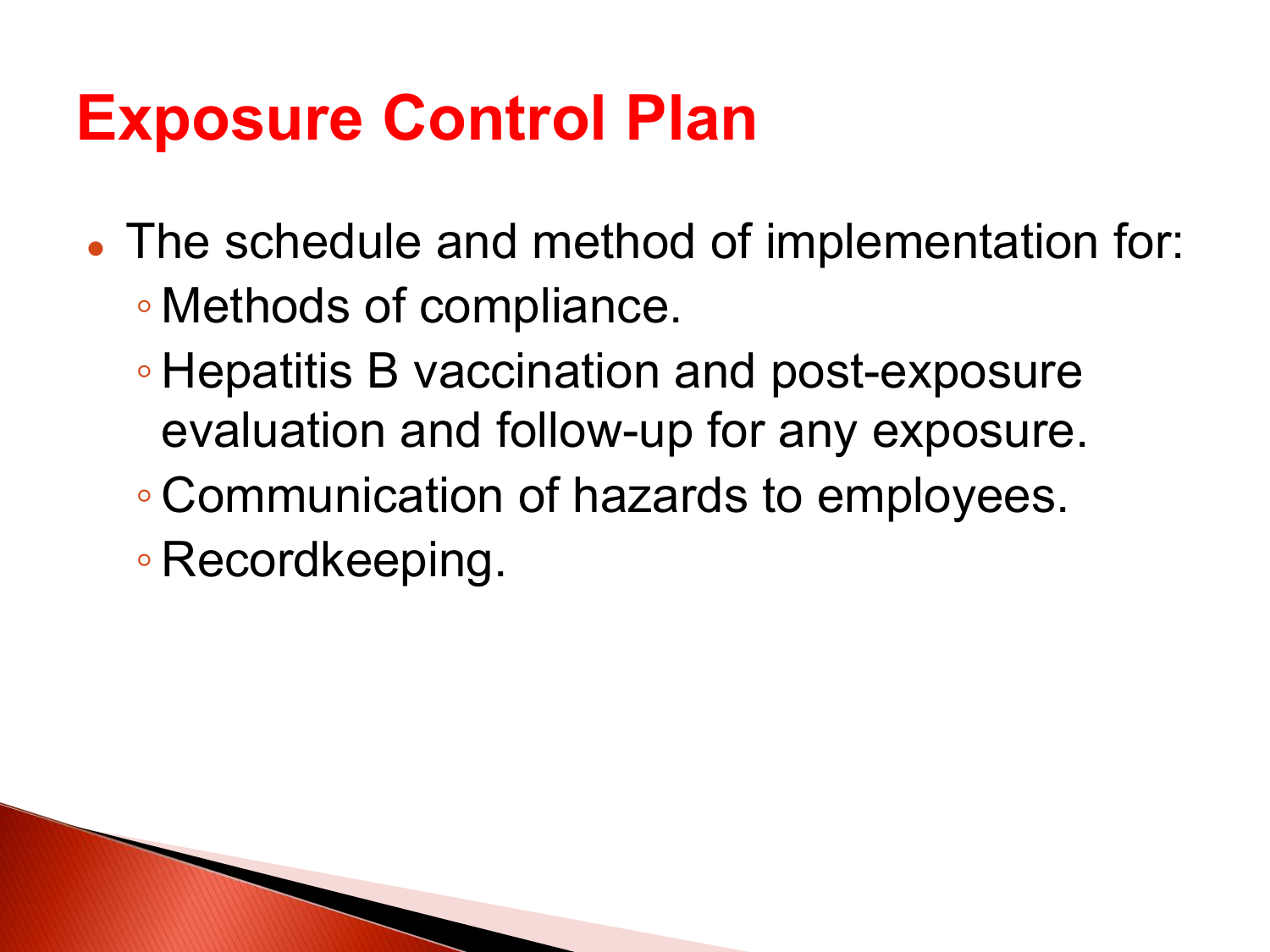### **Exposure Control Plan**

**CONTRACTOR** 

- The procedure for the evaluation of circumstances surrounding exposure incidents: ◦Immediate availability for exposed employees to confidential medical evaluation and followup.
	- ◦Documentation of the route(s) of exposure, and the circumstances under which the exposure incident occurred.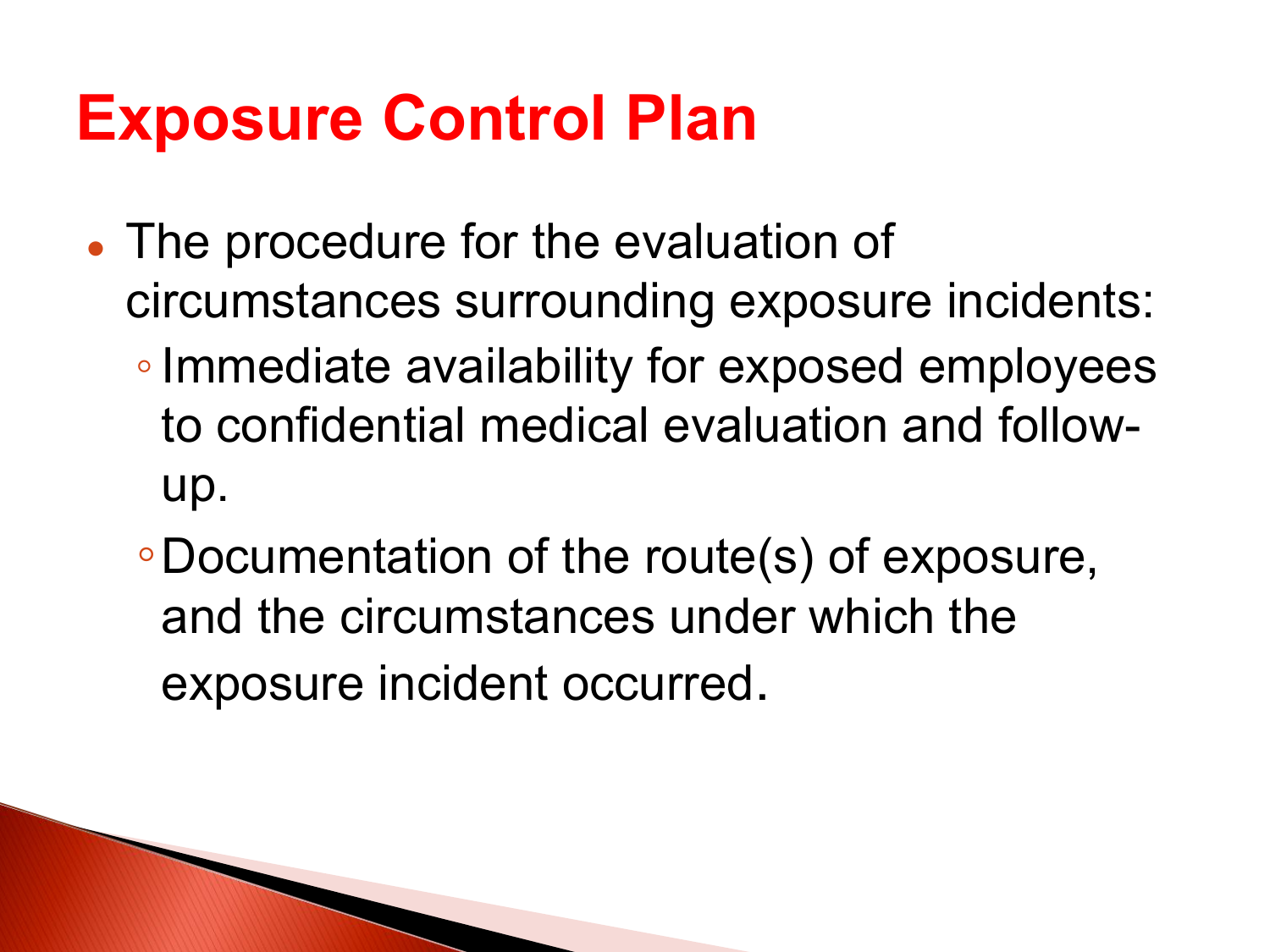## **Methods of Compliance**

**The Comment of Comment Comment Comment Comment Comment Comment Comment Comment Comment Comment Comment Comment** 

# ● **Standard (universal) Precautions**

- ◦…*shall* be observed to prevent contact with blood or other potentially infectious materials.
- ◦…*all* body fluids shall be considered potentially infectious materials.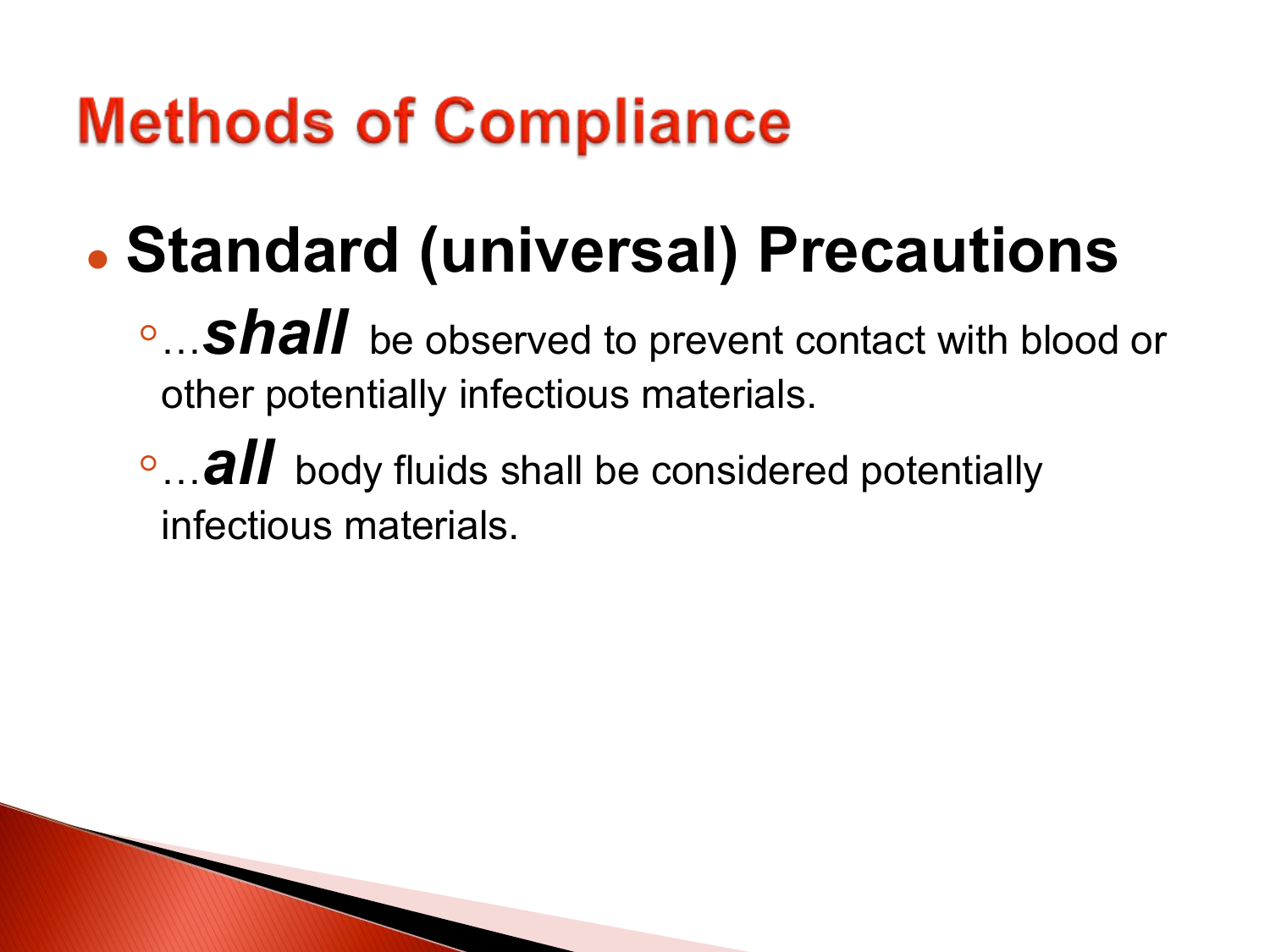#### **Engineering & work practice controls**

Purpose - to eliminate or minimize employee exposure:

- Readily accessible hand washing facilities.
- Contaminated sharps management.
- Keeping food and drink out of the work area.
- Procedures involving blood handling.
- Transport of specimens.
- Contaminated equipment.

◦ CFR 1910.1030 (d)(2)

**REAL PROPERTY**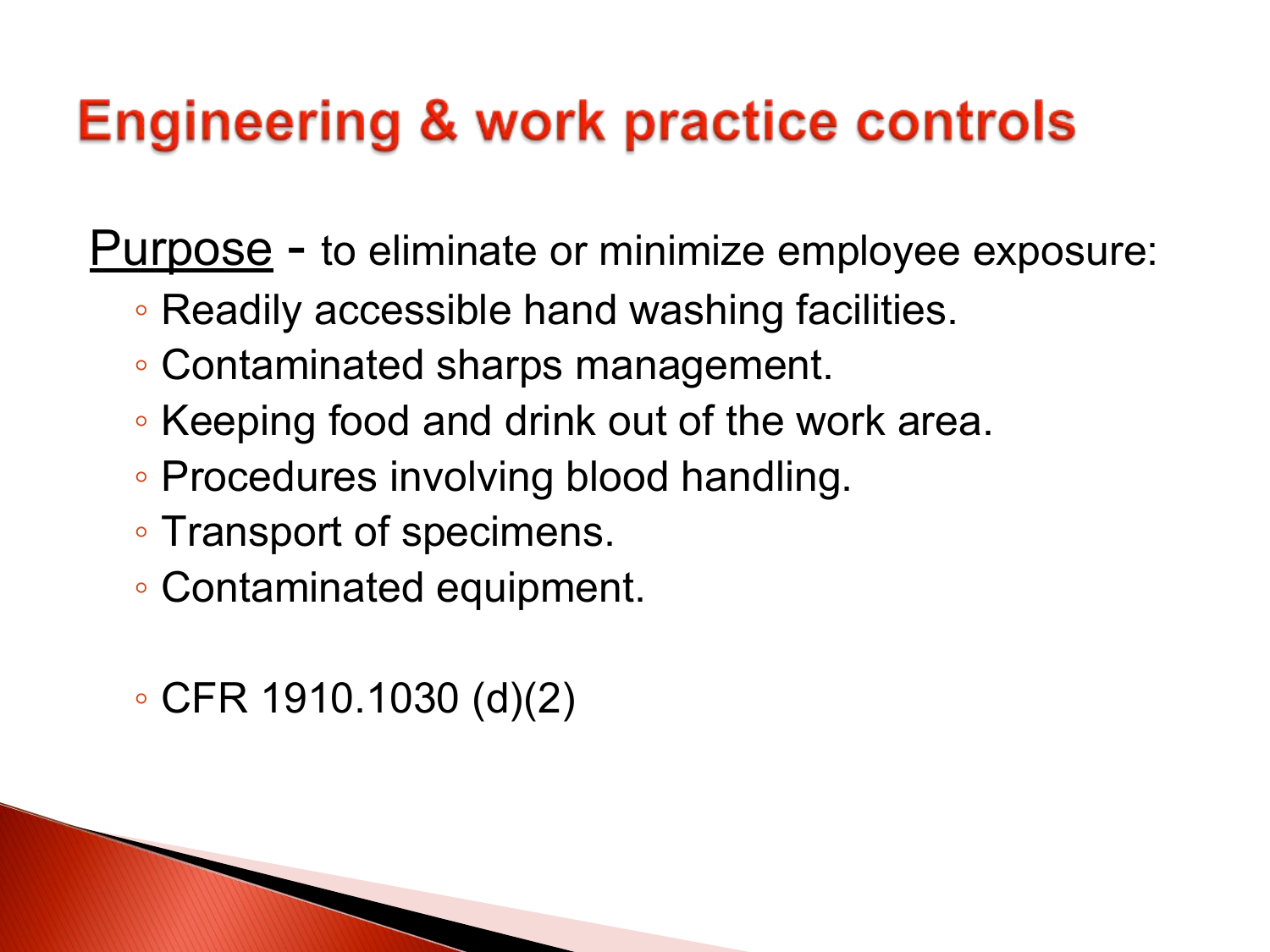### **Hand Hygiene is a Continuing Challenge**

- Provide alcohol-based hand cleansers in multiple locations.
- Monitor use by volume replacement and observation.
- When they should be used: if hands are not visibly dirty, if soap and water are not available.
- Frequent use is recommended, good amount, rubbing into all surfaces of hands until dry.
- Washing with soap and water: careful technique, 20-30 seconds, if hands are dirty, and after direct contact with potentially infectious material, after toileting, and when caring for a patient with a C. Difficile infection.

PARTIES AND RESIDENCE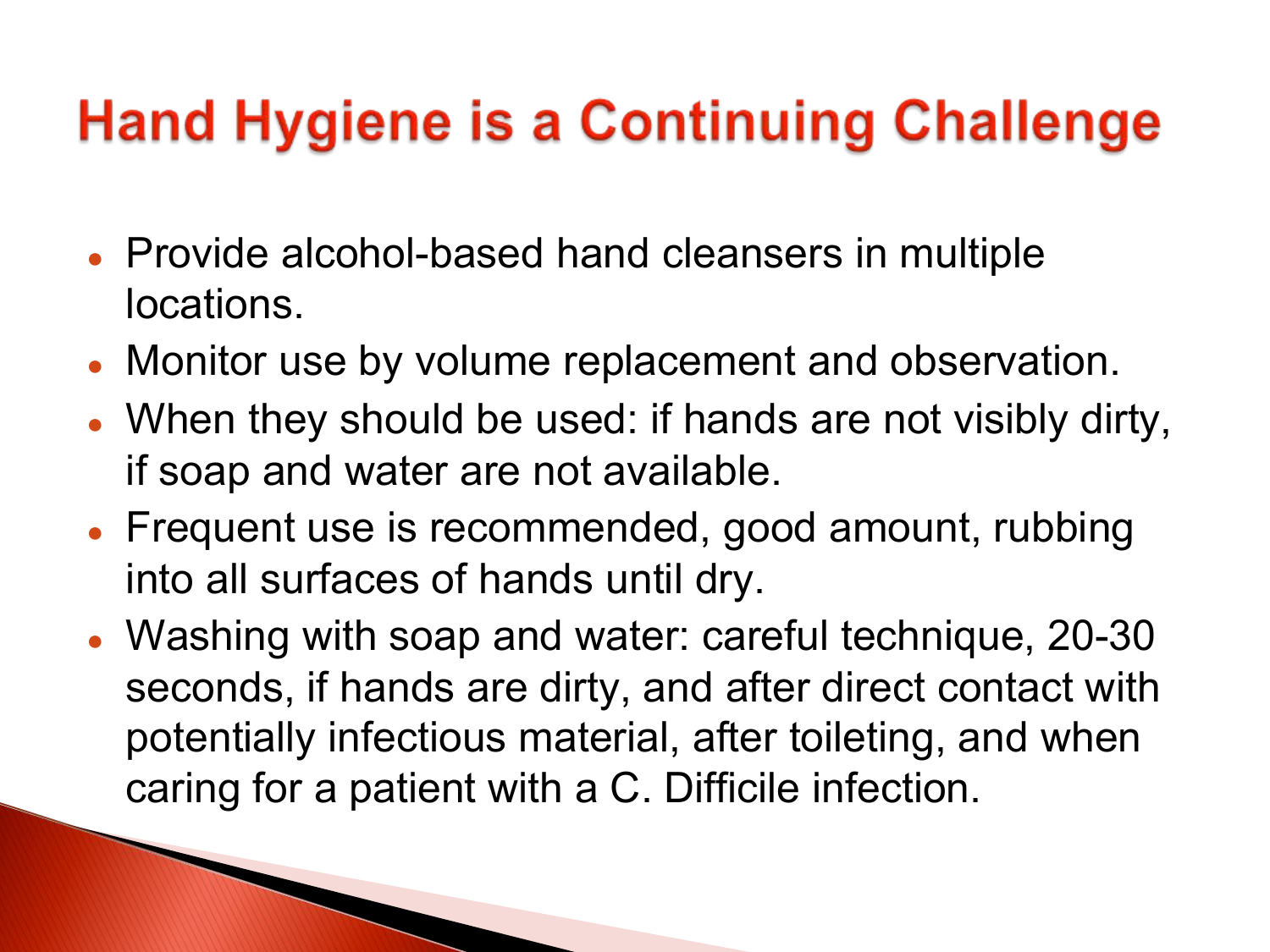## **Personal Protective Equipment**

- Shall be used where exposure remains after institution of engineering and work practice controls.
- Employer shall provide appropriate PPE at no cost to employee.
- May include: gloves, gowns, laboratory coats, face shields or masks, eye protection, mouthpieces, resuscitation bags, pocket masks, or other ventilation devices.

**The Comment of Comment Comment Comment Comment Comment Comment Comment Comment Comment Comment Comment Comment**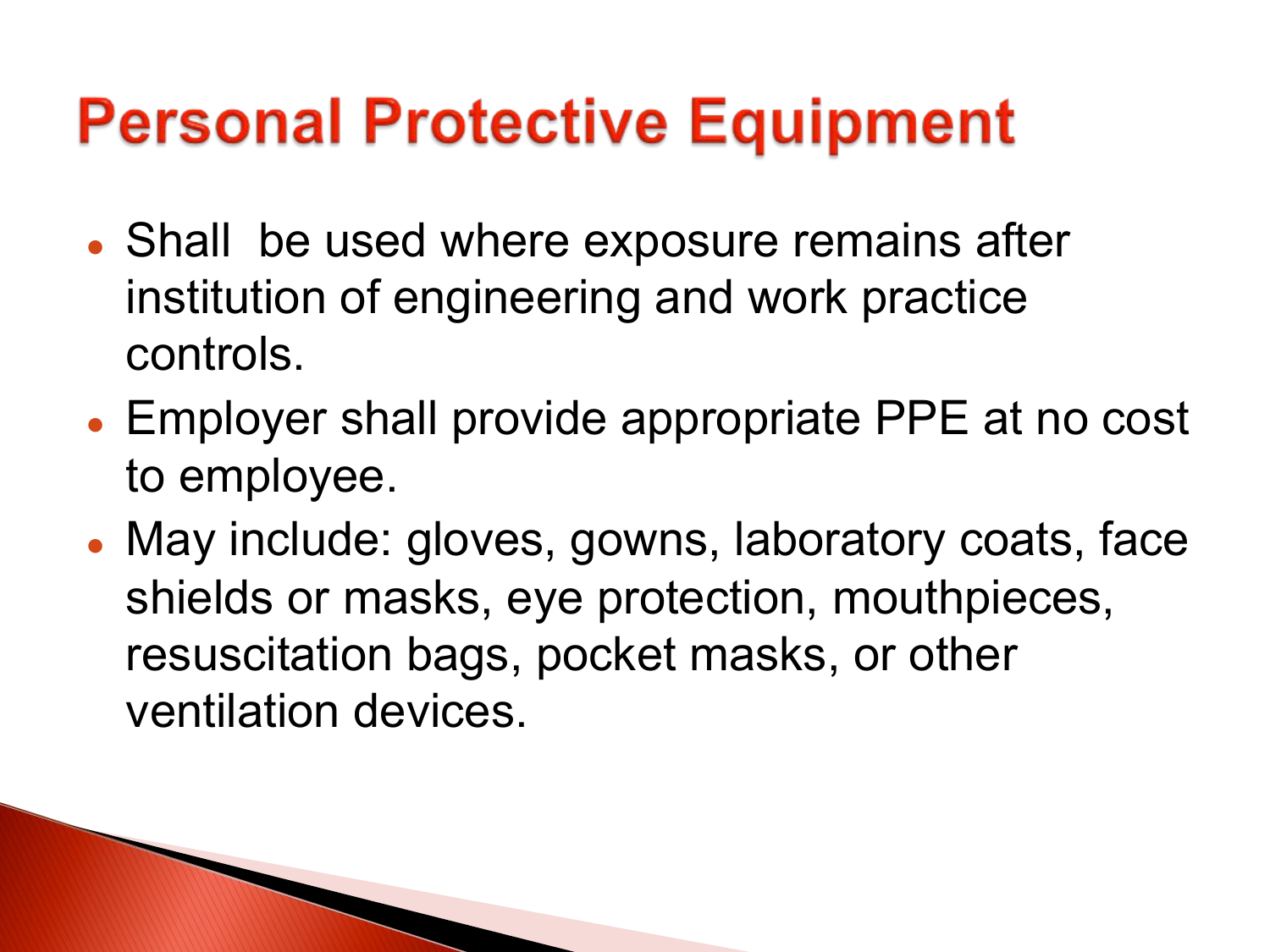#### **Housekeeping/Environmental Services**

- Worksite maintained in clean and sanitary condition.
- Cleaning and decontamination of items.
- Safe disposal.

**CONTRACTOR**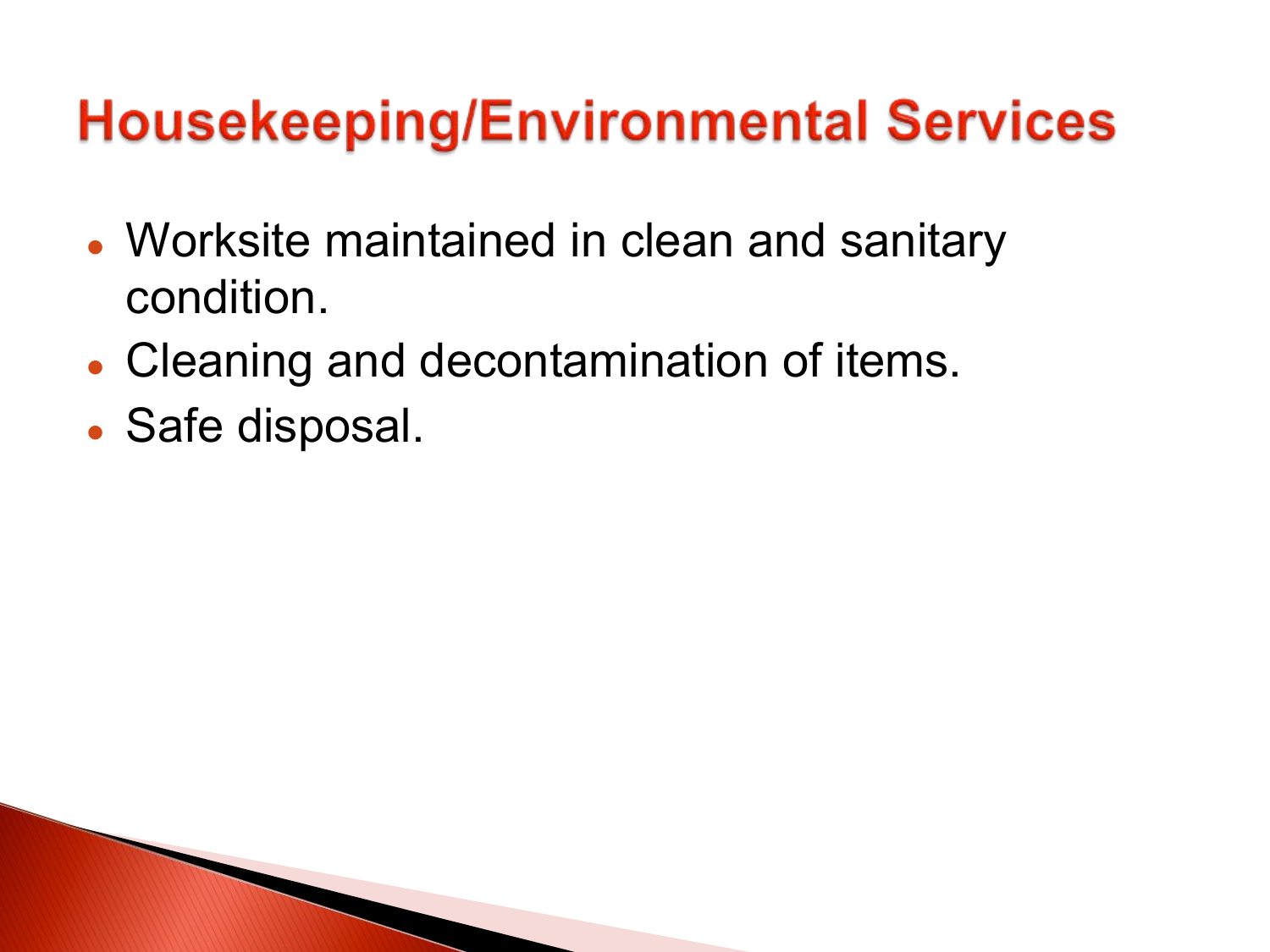## **Regulated Waste**

- Contaminated sharps discarding and containment:
	- Approved sharp containers
		- Easily accessible
		- ⚫ Upright
		- Not allowed to overfill
	- Container removal
		- Close immediately prior to removal
		- Place in secondary container if leakage is possible
	- Reusable containers

**The Comment of Comment Comment Comment Comment Comment Comment Comment Comment Comment Comment Comment Comment** 

● Not opened, emptied, or cleaned manually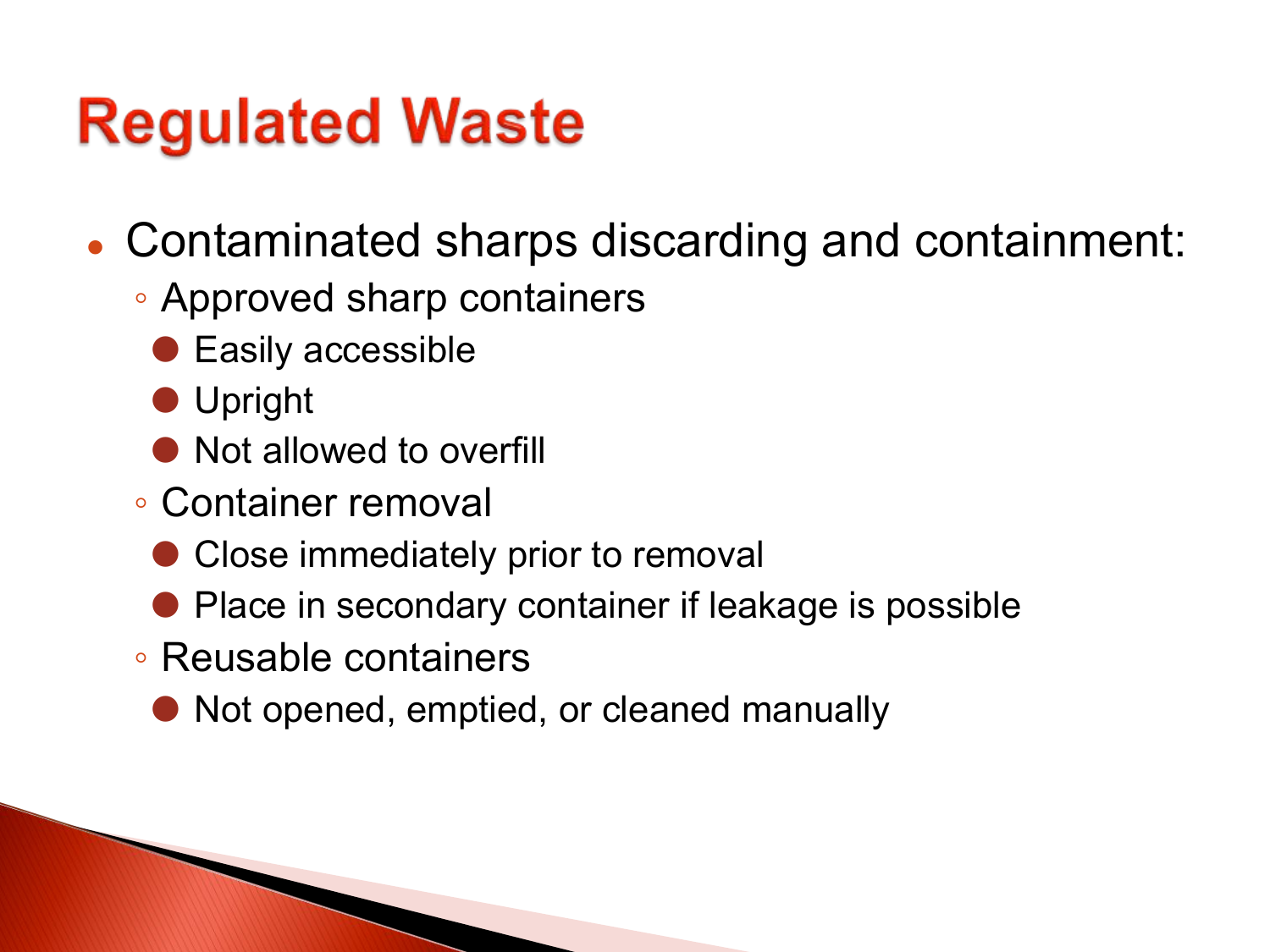## **Regulated waste**

- Other regulated waste containment:
	- Closeable, constructed to contain all contents, labeled or color-coded, closed prior to removal.
	- If outside contamination of the container occurs, it shall be placed in a second container.
- Disposal of all regulated waste shall be in accordance with applicable regulations.

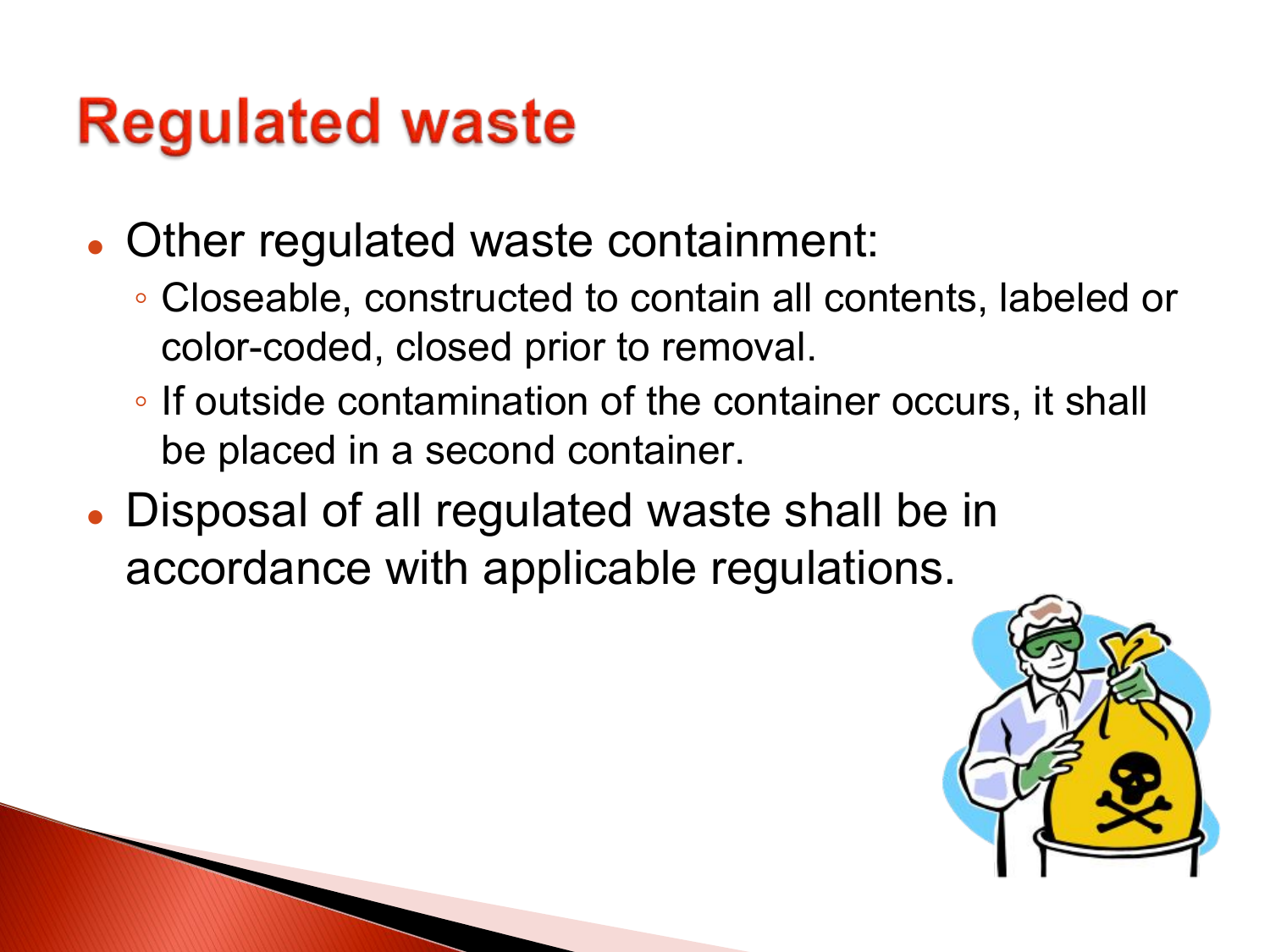#### **Post-exposure evaluation and follow-up**

- Documentation of the route(s) of exposure.
- Identification and documentation of the source individual.
- Collection and testing of blood for HBV and HIV.
- Post-exposure prophylaxis and care.
- Counseling.
- Evaluation of reported illnesses.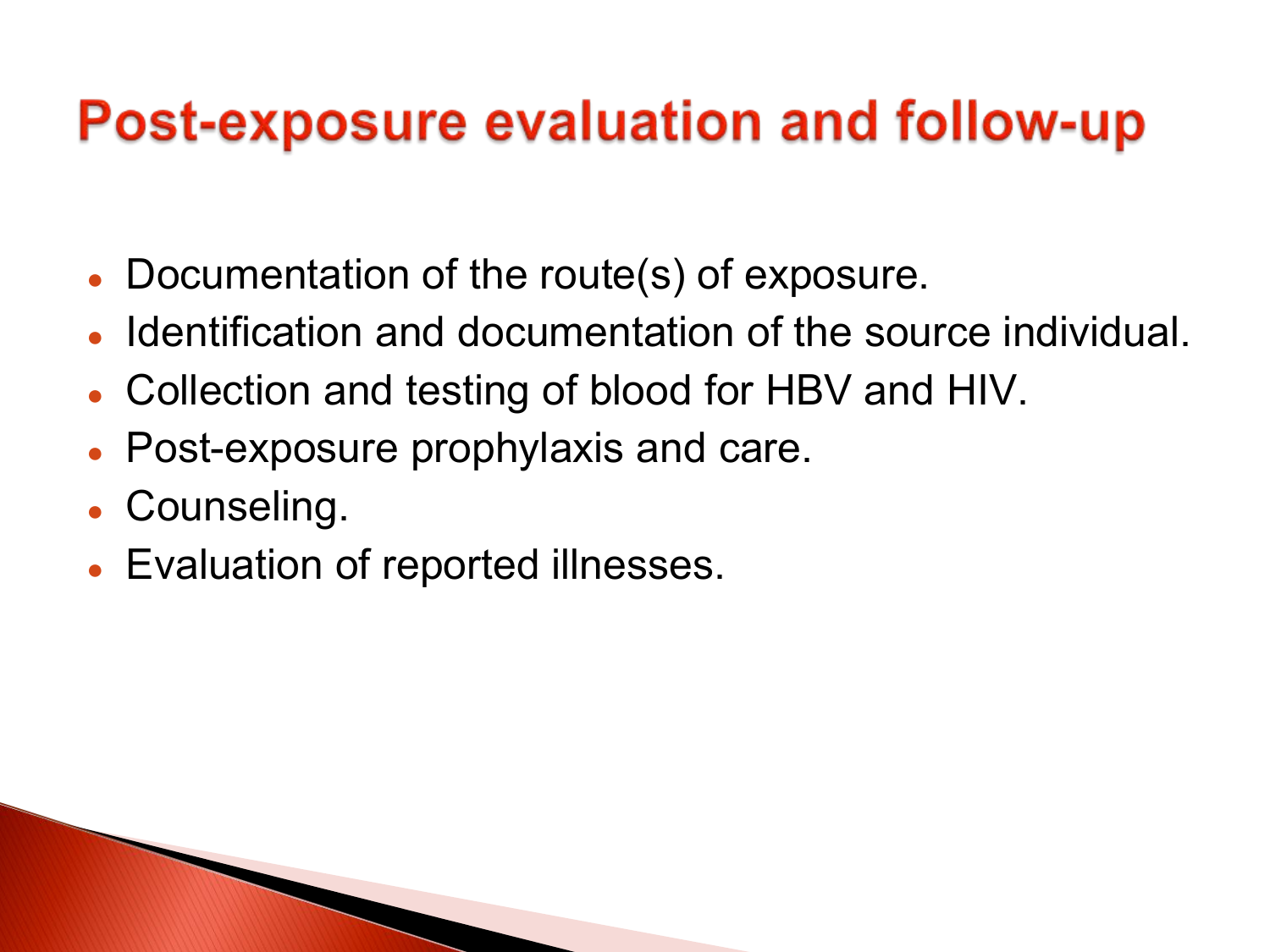# **Communication of Hazards** to Employees

**Labels and Signs**

#### **Information and Education**

- •At the time of initial assignment
- •At least annually

- •When changes occur
- •Content and vocabulary appropriate to educational level,
	- literacy, and language of employees.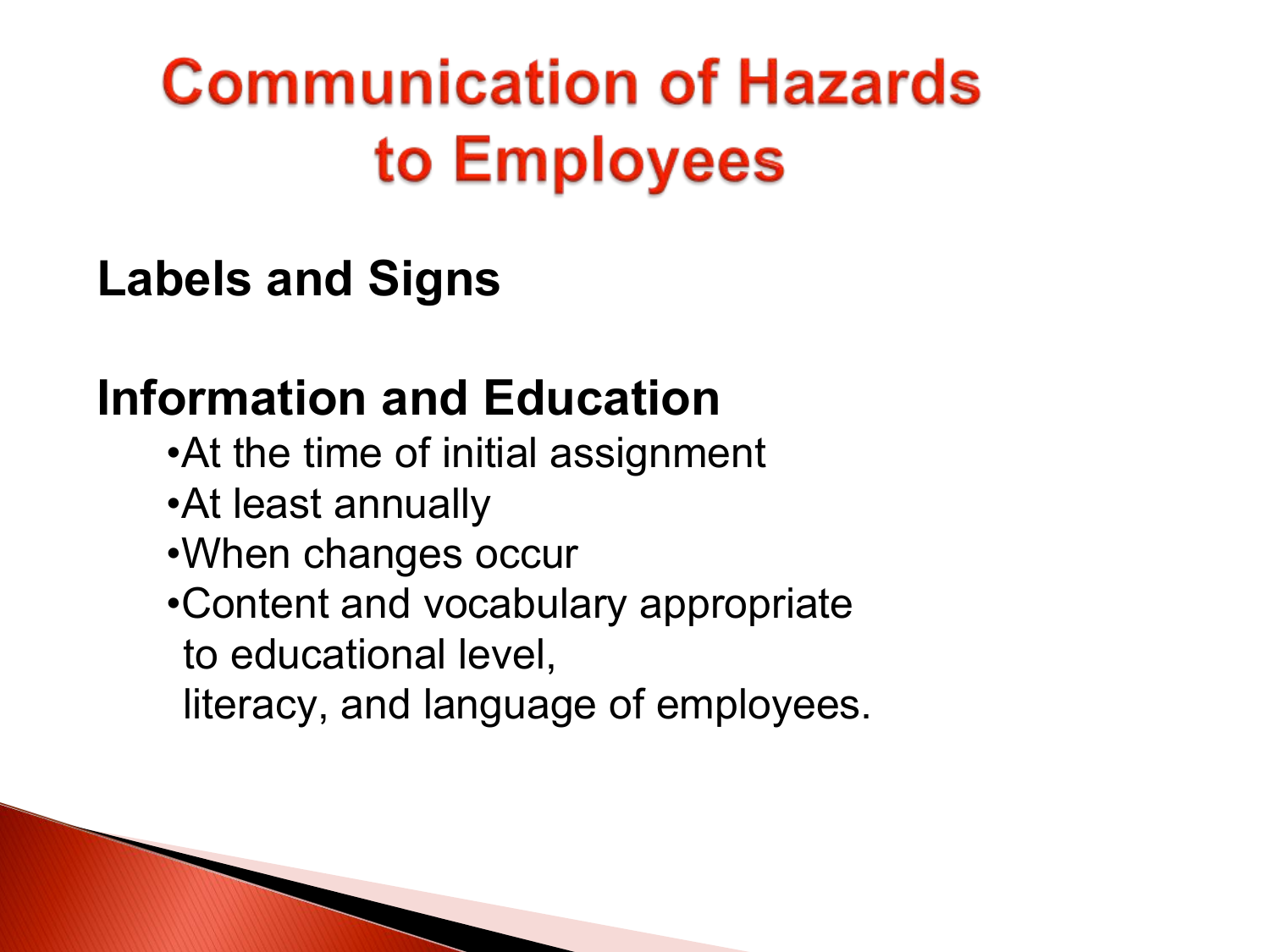#### Why do we not have 100% compliance?

- Lack of training
- Busy, hectic, rushing
- Decreased awareness of hazards
- "won't happen to me...."

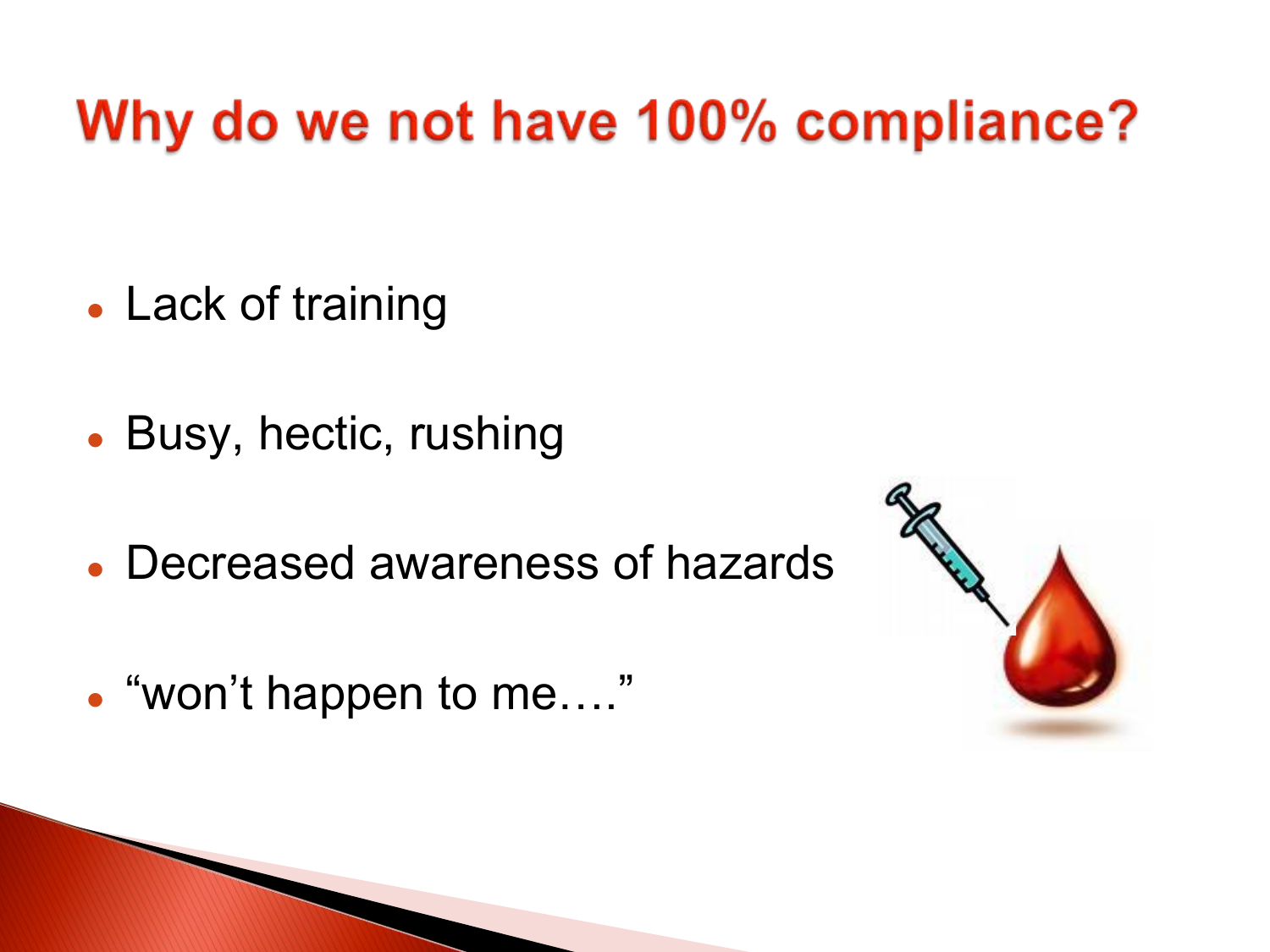# **In Summary**

- Definition and scope.
- OSHA standards relating to Bloodborne Pathogens.
- Employer responsibilities.

# **Think Safety Not Just Compliance!**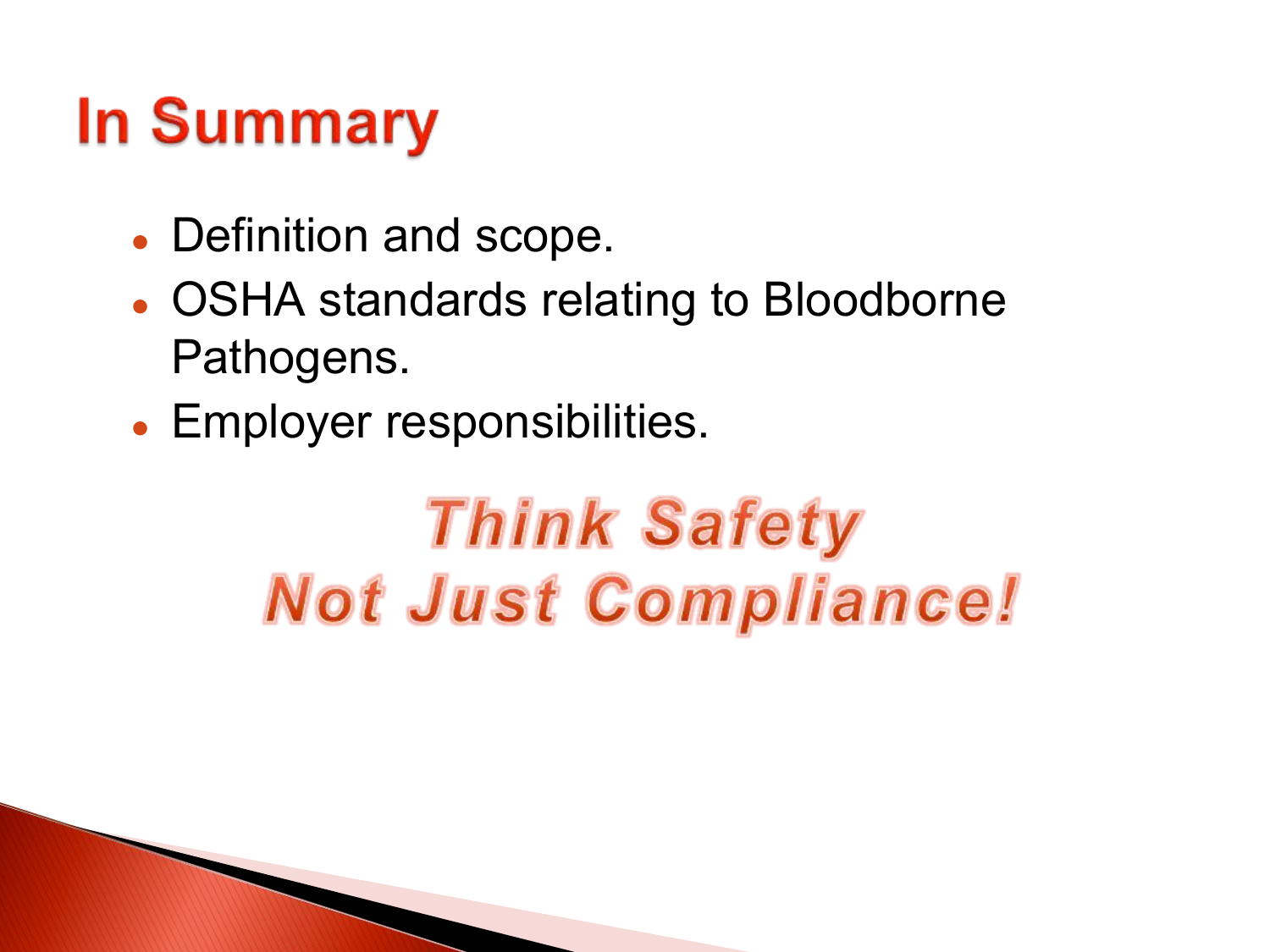

Dewey Public School

#### **School Nurse**

 Joni Javellas 918-534-3800 ext. 220 jljavellas@deweyk12.org